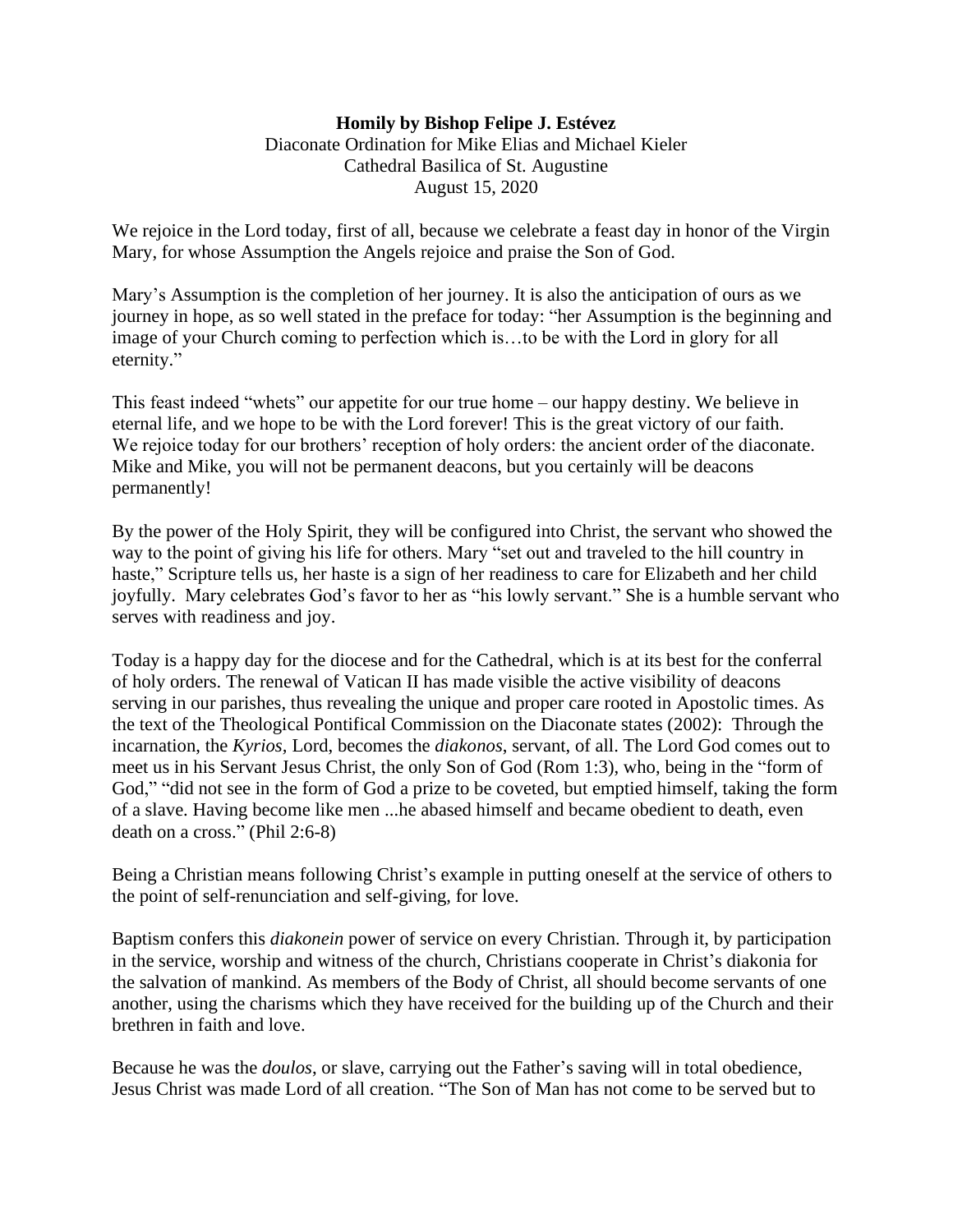serve and to give his life as a ransom for many." (Mk 10:45) In the same way, Jesus instituted the Twelve "to be his companions, and sent them out to preach, giving them the power to cast out demons." (Mk 3:14-15) In a way that was radically opposed to the lords and rulers of this world who abuse their power to oppress and exploit others, the disciple must be ready to become *diakonos* and *doulos* of all. (Mk 10:42-43)

A baptized Christian called to become a deacon personifies the universal call to serve in the manner of Christ to witness his presence and care.

- A deacon has the amazing ability to perceive unmet needs in the community.
- A deacon has tender love to comfort neighbors by his personal and gentle solicitude.
- A deacon has a passion for the Gospel of Christ to be known by proclamation, instruction, witness, or remote preparation for those who are still away from the practice of the faith. It is such an honor to be called "a herald of the Gospel."
- A deacon has the concerns of the needy so that the church may be seen as the church with the poor and for the poor.
- A deacon is a strong man of prayer for the church, and you will often find him with priests and the bishop in the assembly of prayer.
- A deacon is a prophetic presence and a voice advocating for the unborn, prisoners, the elderly, immigrants, refugees, and for all those in the peripheries of society.

It is so fitting for the two new deacons to make their own Mary's Magnificat in the depth of their hearts. For the rest of their lives, they will pray the Magnificat in the evening in praise and worship with the prayer of the Liturgy of Vespers for the salvation of the world. Let their families join them in the Magnificat by giving thanks with resounding gratitude for all the mirabilia Dei, all blessings the Lord has given to the family by calling one of their sons to holy orders for God's service.

A family is not deprived of a son who gives his life for God's service; this gift from on high greatly blesses a family. At times these blessings are intangible and invisible because, by their nature, they deal in the world of grace. An immense fruitfulness follows a good servant of the Lord, including the life of the family in multiple ways.

The Magnificat reflects the spirituality of the poor of the Lord (the anawin), those humble, simple, modest people who serve God and neighbor selflessly. The Lord acts through people like Mary, who says: "My Savior has done great things for me…they will call me blessed." Today, we celebrate her wonderful Assumption into heaven.

Today, let us also all bring the Magnificat to our hearts with joy. As the mentor of St Augustine, St Ambrose said: "May Mary's soul be in each one to magnify the Lord, may Mary's spirit be in each one to rejoice in God; if, according to the flesh, the Mother of Christ is one alone, according